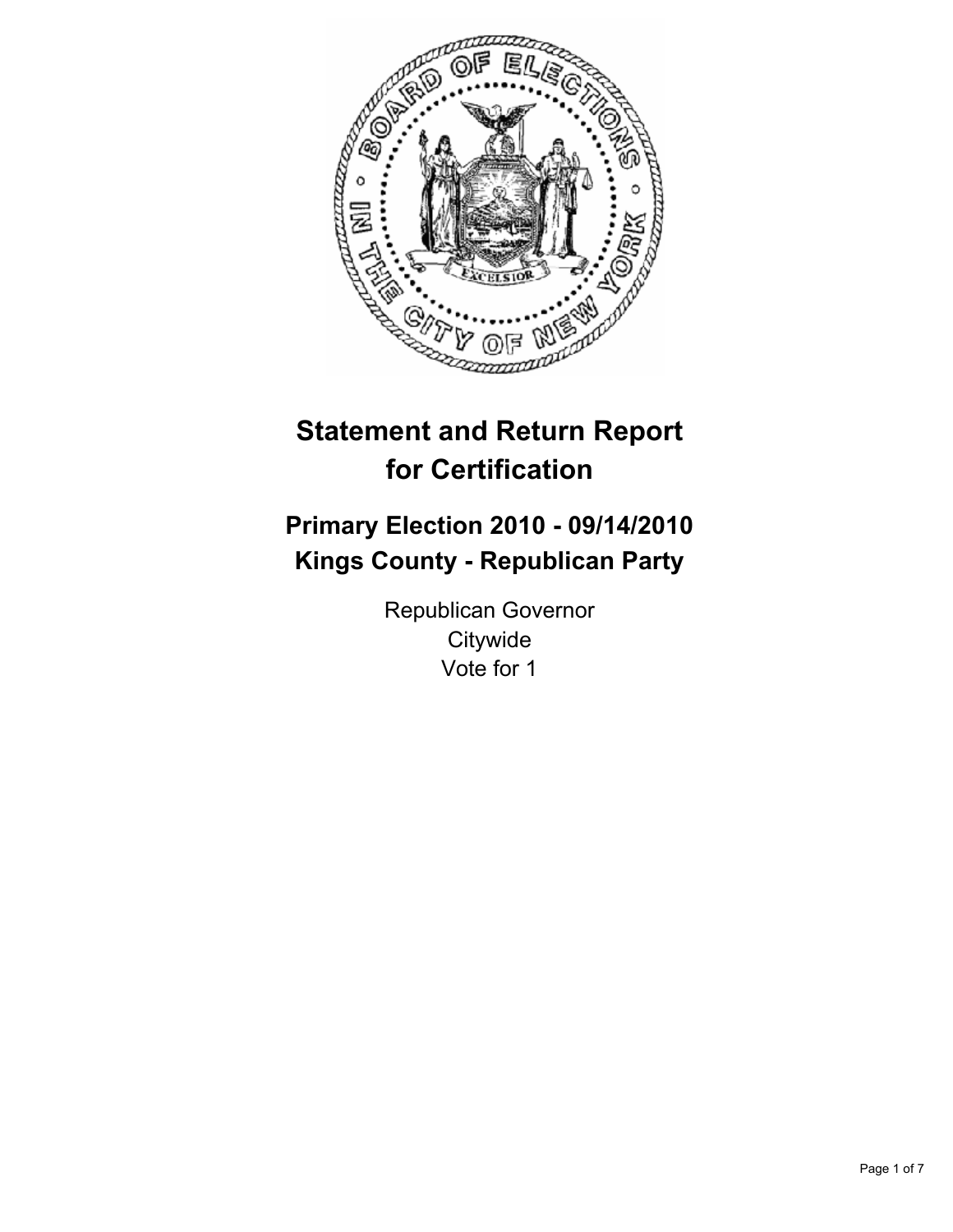

| <b>Total Votes</b>     | 67 |
|------------------------|----|
| <b>CARL P PALADINO</b> | 16 |
| <b>RICK A LAZIO</b>    | 51 |
| AFFIDAVIT              | 0  |
| ABSENTEE/MILITARY      | 6  |
| <b>EMERGENCY</b>       | 0  |
| <b>PUBLIC COUNTER</b>  | 79 |

## **Assembly District 41**

| PUBLIC COUNTER            | 452 |
|---------------------------|-----|
| <b>EMERGENCY</b>          | 2   |
| ABSENTEE/MILITARY         | 23  |
| AFFIDAVIT                 | 3   |
| <b>RICK A LAZIO</b>       | 228 |
| CARL P PALADINO           | 230 |
| ANDREW CUOMO (WRITE-IN)   |     |
| CHARLES BARRON (WRITE-IN) |     |
| <b>Total Votes</b>        | 460 |

# **Assembly District 42**

| <b>Total Votes</b>     | 140 |
|------------------------|-----|
| <b>CARL P PALADINO</b> | 60  |
| RICK A LAZIO           | 80  |
| AFFIDAVIT              |     |
| ABSENTEE/MILITARY      | 10  |
| <b>EMERGENCY</b>       | 0   |
| <b>PUBLIC COUNTER</b>  | 140 |

# **Assembly District 43**

| <b>Total Votes</b>     | 124 |
|------------------------|-----|
| <b>CARL P PALADINO</b> | 48  |
| <b>RICK A LAZIO</b>    | 76  |
| AFFIDAVIT              | 2   |
| ABSENTEE/MILITARY      | 13  |
| <b>EMERGENCY</b>       | 3   |
| <b>PUBLIC COUNTER</b>  | 109 |

| PUBLIC COUNTER             | 505 |
|----------------------------|-----|
| <b>EMERGENCY</b>           | 2   |
| ABSENTEE/MILITARY          | 27  |
| AFFIDAVIT                  | 3   |
| <b>RICK A LAZIO</b>        | 269 |
| CARL P PALADINO            | 242 |
| DAVID PATTERSON (WRITE-IN) |     |
| JOHN M JOHNSON (WRITE-IN)  |     |
| RICHARD BRODSKY (WRITE-IN) |     |
| <b>Total Votes</b>         | 514 |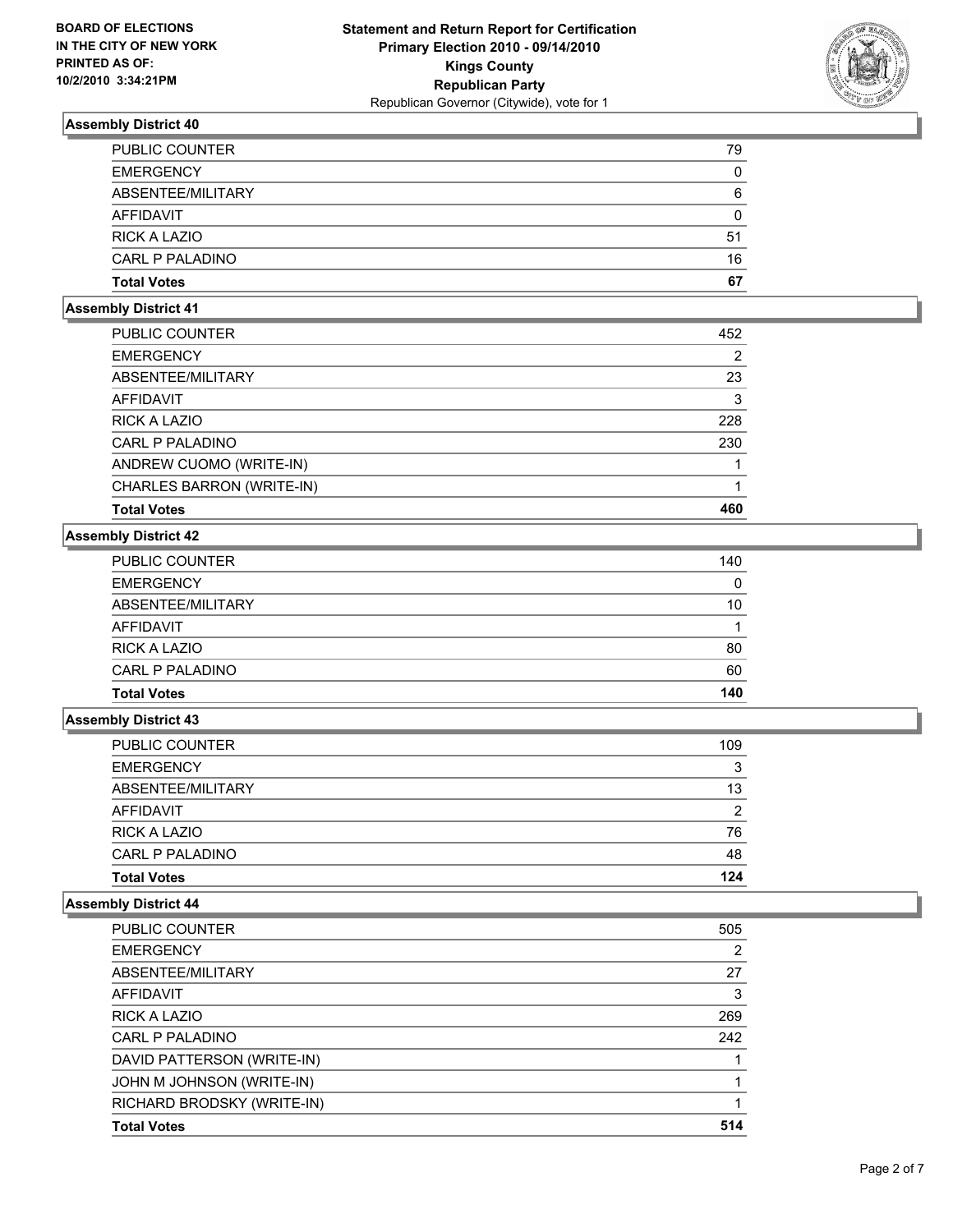

| <b>Total Votes</b>     | 706 |
|------------------------|-----|
| <b>CARL P PALADINO</b> | 316 |
| <b>RICK A LAZIO</b>    | 390 |
| AFFIDAVIT              | 12  |
| ABSENTEE/MILITARY      | 37  |
| <b>EMERGENCY</b>       | 0   |
| <b>PUBLIC COUNTER</b>  | 709 |

#### **Assembly District 46**

| PUBLIC COUNTER          | 1,352 |
|-------------------------|-------|
| <b>EMERGENCY</b>        | 0     |
| ABSENTEE/MILITARY       | 83    |
| AFFIDAVIT               |       |
| <b>RICK A LAZIO</b>     | 771   |
| CARL P PALADINO         | 566   |
| HANK BAYER (WRITE-IN)   |       |
| RUDY GULIANO (WRITE-IN) |       |
| <b>Total Votes</b>      | 1.339 |

## **Assembly District 47**

| <b>Total Votes</b>         | 756 |
|----------------------------|-----|
| RICHARD BRADSKY (WRITE-IN) |     |
| <b>CARL P PALADINO</b>     | 328 |
| <b>RICK A LAZIO</b>        | 427 |
| <b>AFFIDAVIT</b>           | 4   |
| ABSENTEE/MILITARY          | 42  |
| <b>EMERGENCY</b>           |     |
| <b>PUBLIC COUNTER</b>      | 748 |

#### **Assembly District 48**

| <b>PUBLIC COUNTER</b>   | 747 |
|-------------------------|-----|
| <b>EMERGENCY</b>        | 0   |
| ABSENTEE/MILITARY       | 33  |
| AFFIDAVIT               | 4   |
| <b>RICK A LAZIO</b>     | 421 |
| CARL P PALADINO         | 337 |
| SOL WINTER (WRITE-IN)   |     |
| YOSSI ALPORT (WRITE-IN) |     |
| <b>Total Votes</b>      | 760 |

| PUBLIC COUNTER      | 1,081 |
|---------------------|-------|
| <b>EMERGENCY</b>    | 0     |
| ABSENTEE/MILITARY   | 51    |
| AFFIDAVIT           |       |
| <b>RICK A LAZIO</b> | 605   |
| CARL P PALADINO     | 434   |
| <b>Total Votes</b>  | 1,039 |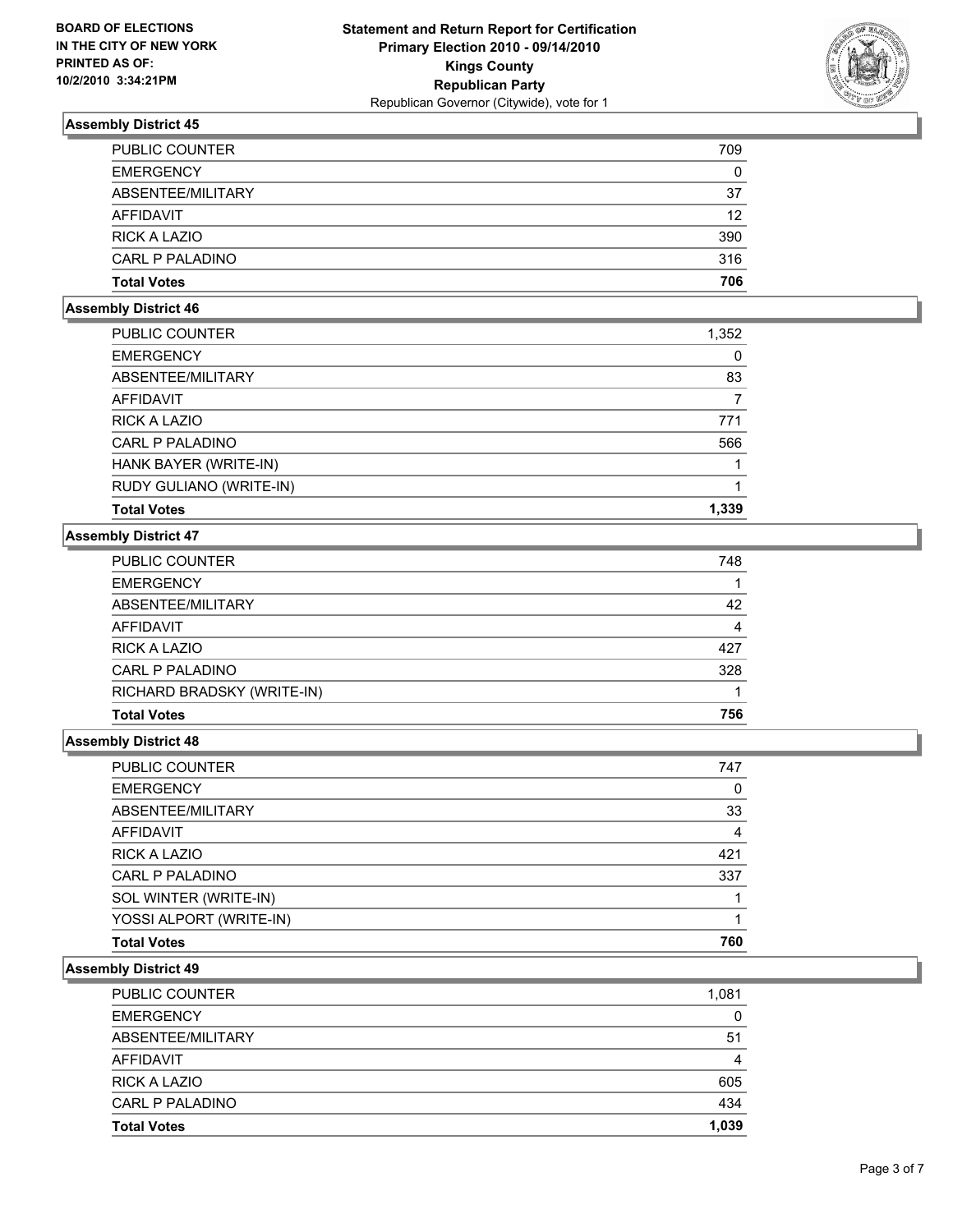

| <b>Total Votes</b>     | 270 |
|------------------------|-----|
| <b>CARL P PALADINO</b> | 138 |
| <b>RICK A LAZIO</b>    | 132 |
| AFFIDAVIT              | 4   |
| ABSENTEE/MILITARY      | 16  |
| <b>EMERGENCY</b>       |     |
| <b>PUBLIC COUNTER</b>  | 266 |

#### **Assembly District 51**

| <b>Total Votes</b>    | 258 |
|-----------------------|-----|
| CARL P PALADINO       | 102 |
| RICK A LAZIO          | 156 |
| AFFIDAVIT             | 3   |
| ABSENTEE/MILITARY     | 16  |
| <b>EMERGENCY</b>      | 0   |
| <b>PUBLIC COUNTER</b> | 247 |
|                       |     |

#### **Assembly District 52**

| <b>Total Votes</b>       | 459 |
|--------------------------|-----|
| RUDY GIULIANI (WRITE-IN) |     |
| CHRIS CUOMO (WRITE-IN)   |     |
| CARL P PALADINO          | 215 |
| <b>RICK A LAZIO</b>      | 242 |
| <b>AFFIDAVIT</b>         | 7   |
| ABSENTEE/MILITARY        | 40  |
| <b>EMERGENCY</b>         | 3   |
| PUBLIC COUNTER           | 420 |

# **Assembly District 53**

| <b>Total Votes</b>         | 107           |
|----------------------------|---------------|
| KATHLEEN M RICE (WRITE-IN) |               |
| <b>CARL P PALADINO</b>     | 44            |
| <b>RICK A LAZIO</b>        | 62            |
| AFFIDAVIT                  |               |
| ABSENTEE/MILITARY          | 6             |
| <b>EMERGENCY</b>           | $\mathcal{P}$ |
| <b>PUBLIC COUNTER</b>      | 99            |

| <b>Total Votes</b>     | 96 |
|------------------------|----|
| <b>CARL P PALADINO</b> | 40 |
| <b>RICK A LAZIO</b>    | 56 |
| AFFIDAVIT              |    |
| ABSENTEE/MILITARY      | 11 |
| <b>EMERGENCY</b>       | 0  |
| <b>PUBLIC COUNTER</b>  | 92 |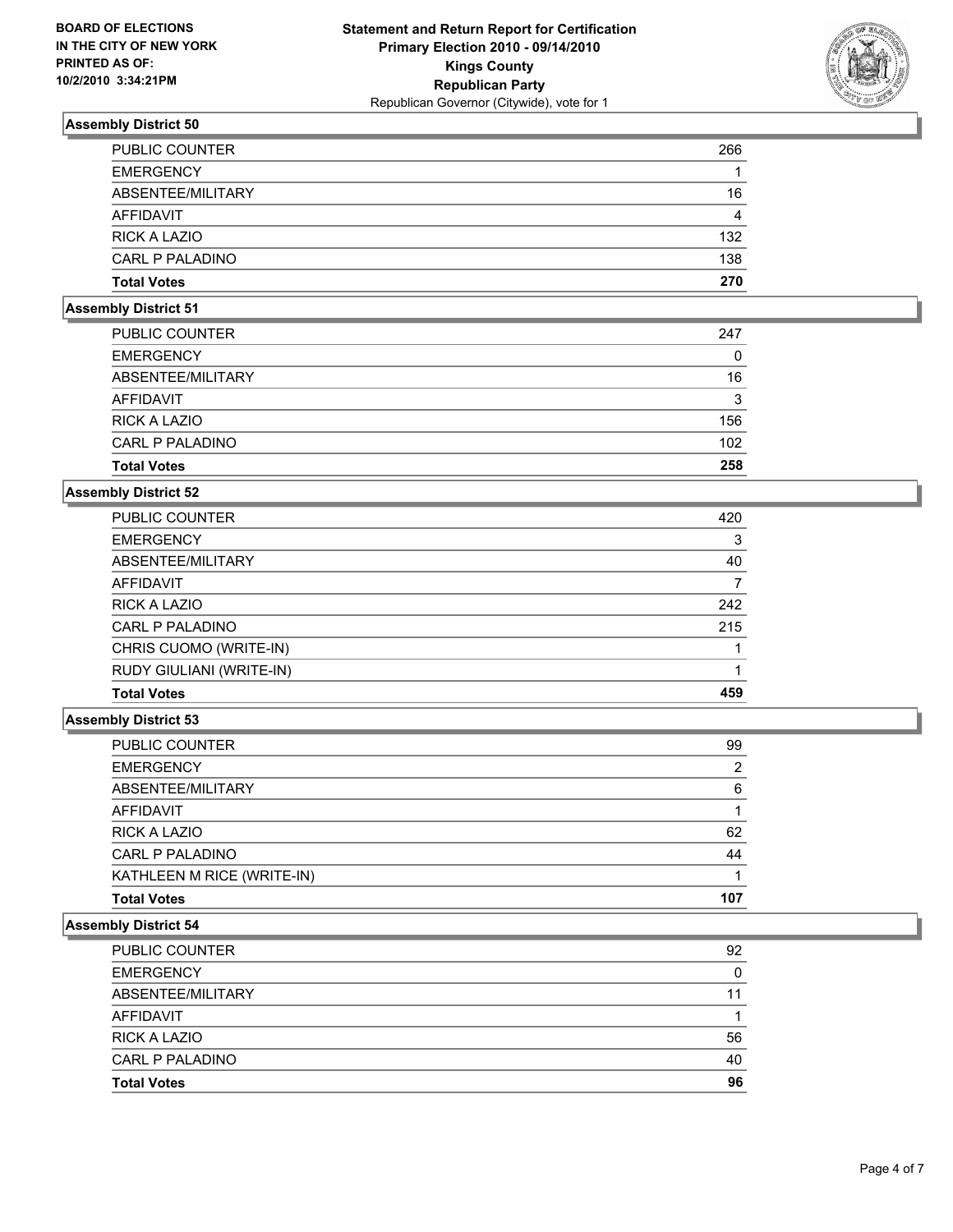

| <b>Total Votes</b>     | 68 |
|------------------------|----|
| <b>CARL P PALADINO</b> | 20 |
| <b>RICK A LAZIO</b>    | 48 |
| AFFIDAVIT              |    |
| ABSENTEE/MILITARY      | 9  |
| <b>EMERGENCY</b>       | 0  |
| <b>PUBLIC COUNTER</b>  | 61 |

#### **Assembly District 56**

| <b>Total Votes</b>     | 67 |
|------------------------|----|
| <b>CARL P PALADINO</b> | 23 |
| <b>RICK A LAZIO</b>    | 44 |
| AFFIDAVIT              | 0  |
| ABSENTEE/MILITARY      |    |
| <b>EMERGENCY</b>       | 0  |
| <b>PUBLIC COUNTER</b>  | 68 |
|                        |    |

## **Assembly District 57**

| <b>CARL P PALADINO</b> | 31 |
|------------------------|----|
| <b>RICK A LAZIO</b>    | 65 |
| AFFIDAVIT              | 0  |
| ABSENTEE/MILITARY      | 14 |
| <b>EMERGENCY</b>       | 0  |
| <b>PUBLIC COUNTER</b>  | 86 |

# **Assembly District 58**

| <b>Total Votes</b>  | 44 |
|---------------------|----|
| CARL P PALADINO     | 18 |
| <b>RICK A LAZIO</b> | 26 |
| AFFIDAVIT           | 0  |
| ABSENTEE/MILITARY   | 16 |
| <b>EMERGENCY</b>    | 0  |
| PUBLIC COUNTER      | 30 |

| <b>Total Votes</b>      | 653 |
|-------------------------|-----|
| ANDREW CUOMO (WRITE-IN) |     |
| CARL P PALADINO         | 323 |
| <b>RICK A LAZIO</b>     | 329 |
| AFFIDAVIT               | 3   |
| ABSENTEE/MILITARY       | 27  |
| <b>EMERGENCY</b>        | 0   |
| <b>PUBLIC COUNTER</b>   | 634 |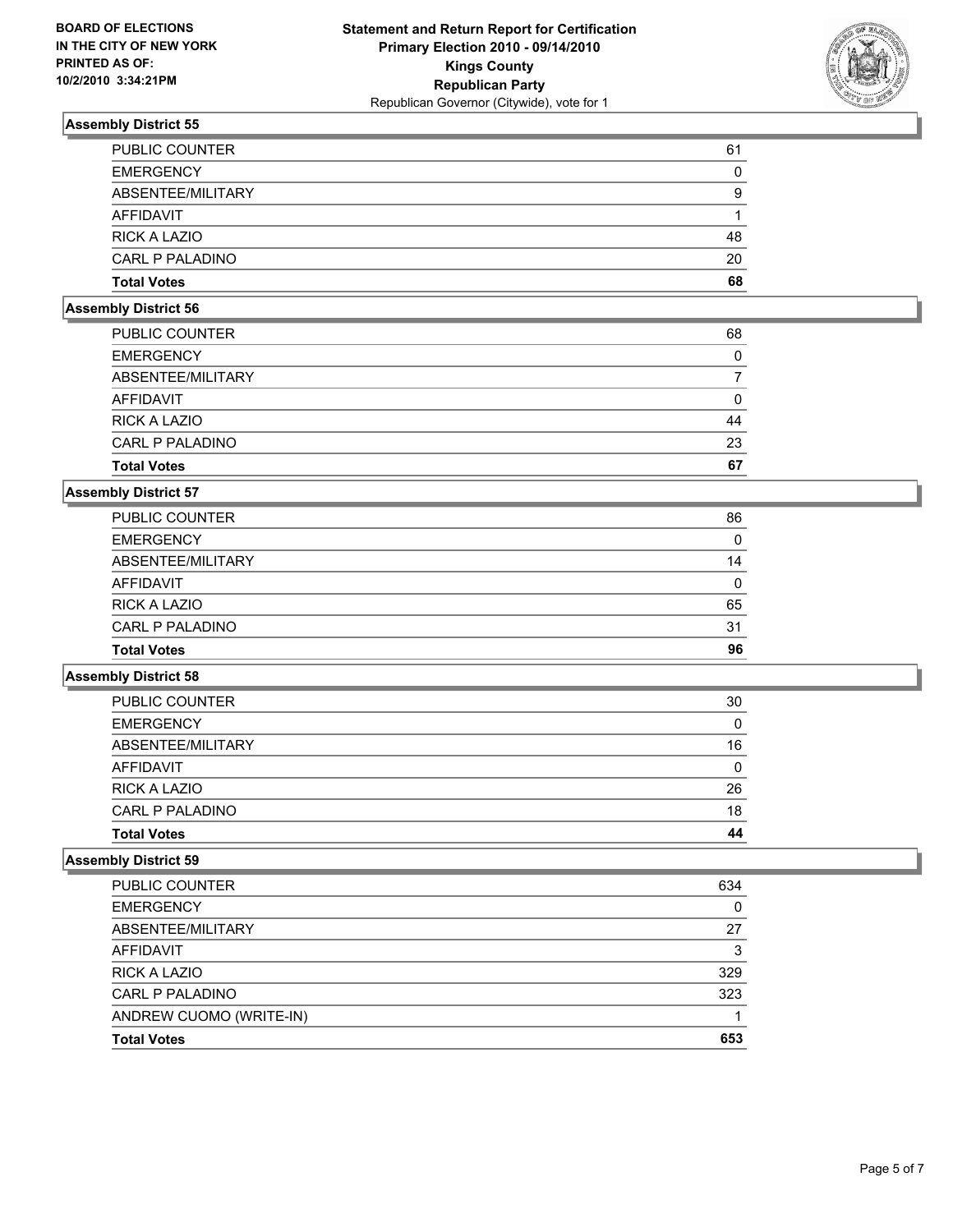

| <b>Total Votes</b>     | 914 |
|------------------------|-----|
| <b>CARL P PALADINO</b> | 393 |
| <b>RICK A LAZIO</b>    | 521 |
| AFFIDAVIT              | 6   |
| ABSENTEE/MILITARY      | 41  |
| <b>EMERGENCY</b>       | 0   |
| <b>PUBLIC COUNTER</b>  | 913 |